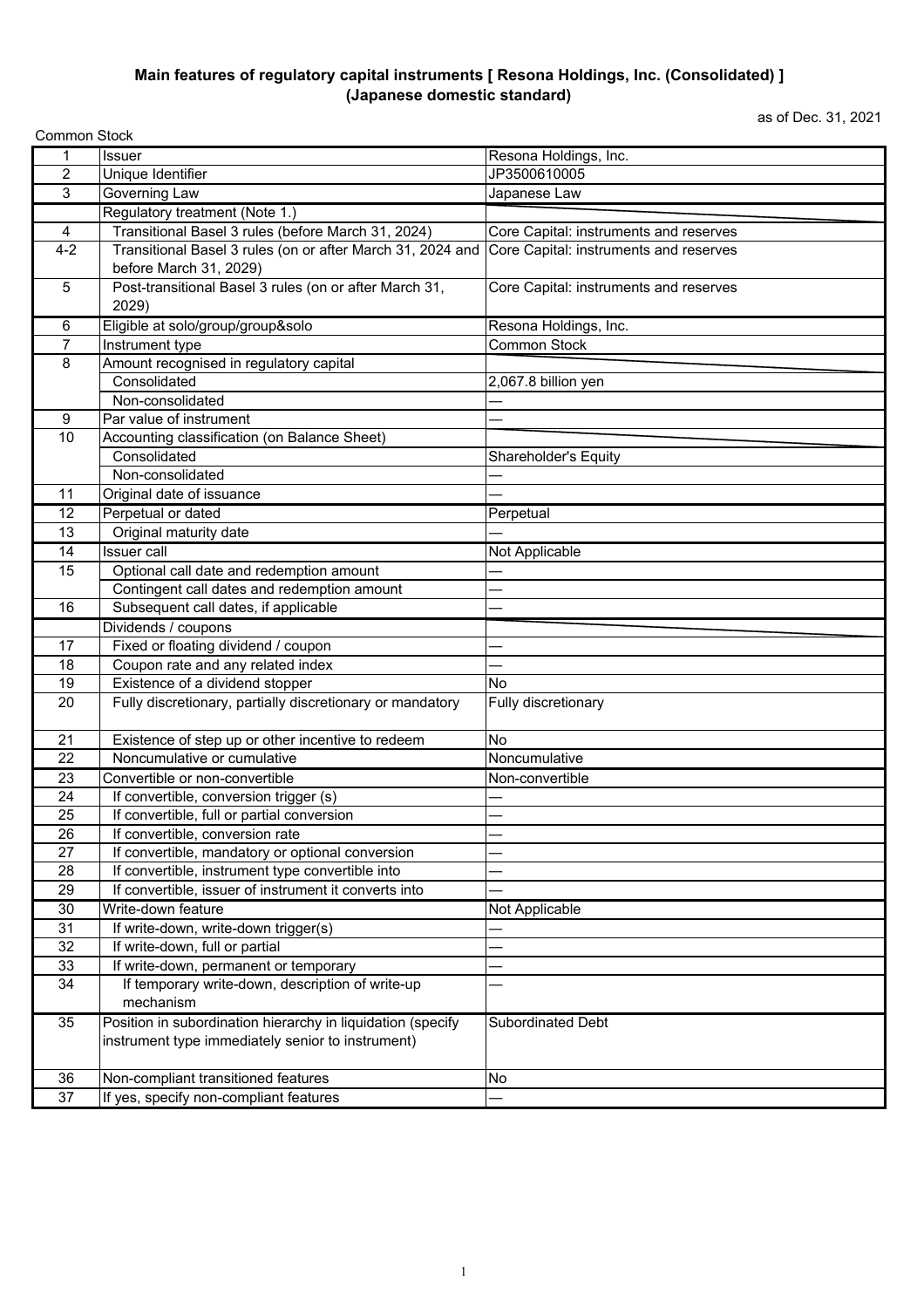Stock Acquisition Rights

| 1               | Issuer                                                      | Resona Holdings, Inc.                  |
|-----------------|-------------------------------------------------------------|----------------------------------------|
| 2               | Unique Identifier                                           |                                        |
| 3               | Governing Law                                               | Japanese Law                           |
|                 | Regulatory treatment (Note.1)                               |                                        |
| 4               | Transitional Basel 3 rules (before March 31, 2024)          | Core Capital: instruments and reserves |
| $4 - 2$         | Transitional Basel 3 rules (on or after March 31, 2024 and  | Core Capital: instruments and reserves |
|                 | before March 31, 2029)                                      |                                        |
| 5               | Post-transitional Basel 3 rules (on or after March 31,      | Core Capital: instruments and reserves |
|                 | 2029)                                                       |                                        |
| 6               | Eligible at solo/group/group&solo                           | Resona Holdings, Inc.                  |
| $\overline{7}$  | Instrument type                                             | <b>Stock Acquisition Rights</b>        |
| 8               | Amount recognised in regulatory capital                     |                                        |
|                 | Consolidated                                                | 0.2 billion yen                        |
|                 | Non-consolidated                                            |                                        |
| 9               | Par value of instrument                                     | 0.2 billion yen                        |
| $\overline{10}$ | Accounting classification (on Balance Sheet)                |                                        |
|                 | Consolidated                                                | <b>Stock Acquisition Rights</b>        |
|                 | Non-consolidated                                            |                                        |
| 11              | Original date of issuance                                   |                                        |
| 12              | Perpetual or dated                                          | Perpetual                              |
| 13              | Original maturity date                                      |                                        |
| 14              | <b>Issuer</b> call                                          | Not Applicable                         |
| 15              | Optional call date and redemption amount                    |                                        |
|                 | Contingent call dates and redemption amount                 |                                        |
| 16              | Subsequent call dates, if applicable                        |                                        |
|                 | Dividends / coupons                                         |                                        |
| 17              | Fixed or floating dividend / coupon                         |                                        |
| 18              | Coupon rate and any related index                           |                                        |
| 19              | Existence of a dividend stopper                             |                                        |
| 20              | Fully discretionary, partially discretionary or mandatory   |                                        |
|                 |                                                             |                                        |
| 21              | Existence of step up or other incentive to redeem           |                                        |
| 22              | Noncumulative or cumulative                                 |                                        |
| 23              | Convertible or non-convertible                              |                                        |
| 24              | If convertible, conversion trigger (s)                      |                                        |
| 25              | If convertible, full or partial conversion                  |                                        |
| 26              | If convertible, conversion rate                             |                                        |
| 27              | If convertible, mandatory or optional conversion            |                                        |
| 28              | If convertible, instrument type convertible into            |                                        |
| 29              | If convertible, issuer of instrument it converts into       |                                        |
| 30              | Write-down feature                                          |                                        |
| 31              | If write-down, write-down trigger(s)                        |                                        |
| 32              | If write-down, full or partial                              |                                        |
| 33              | If write-down, permanent or temporary                       |                                        |
| 34              | If temporary write-down, description of write-up            |                                        |
|                 | mechanism                                                   |                                        |
| 35              | Position in subordination hierarchy in liquidation (specify |                                        |
|                 | instrument type immediately senior to instrument)           |                                        |
|                 |                                                             |                                        |
| 36              | Non-compliant transitioned features                         | <b>No</b>                              |
| 37              | If yes, specify non-compliant features                      |                                        |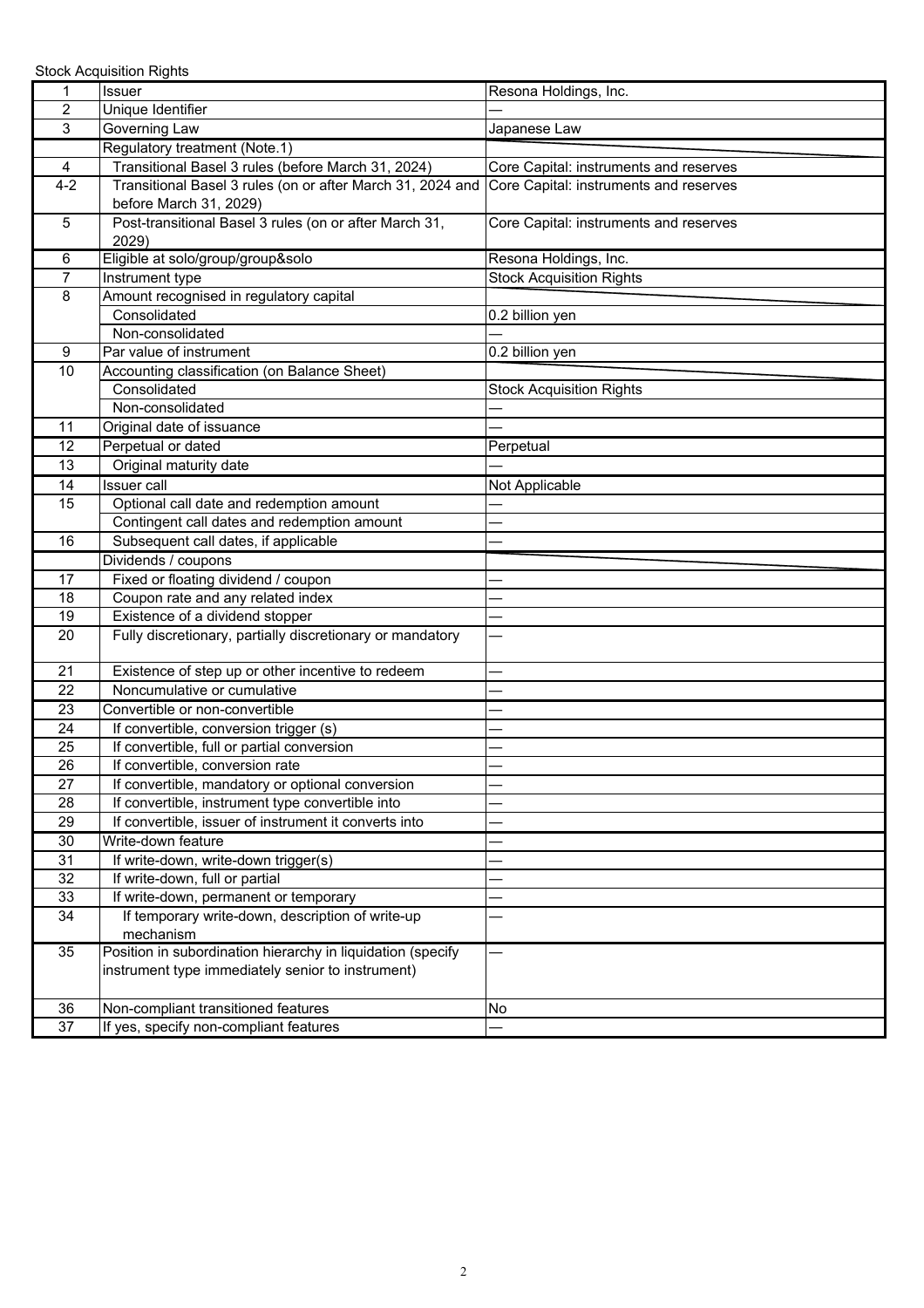Non-controlling Interests

| 1              | Issuer                                                                               | P.T. Bank Resona Perdania and others   |
|----------------|--------------------------------------------------------------------------------------|----------------------------------------|
| $\overline{2}$ | Unique Identifier                                                                    |                                        |
| 3              | Governing Law                                                                        | Japanese Law and others                |
|                | Regulatory treatment (Note 1.)                                                       |                                        |
| 4              | Transitional Basel 3 rules (before March 31, 2024)                                   | Core Capital: instruments and reserves |
| $4 - 2$        | Transitional Basel 3 rules (on or after March 31, 2024 and<br>before March 31, 2029) | Core Capital: instruments and reserves |
| 5              | Post-transitional Basel 3 rules (on or after March 31,                               | Core Capital: instruments and reserves |
|                | 2029)                                                                                |                                        |
| 6              | Eligible at solo/group/group&solo                                                    | Resona Holdings, Inc.                  |
| $\overline{7}$ | Instrument type                                                                      | Common Stock                           |
| 8              | Amount recognised in regulatory capital                                              |                                        |
|                | Consolidated                                                                         | 9.2 billion yen                        |
|                | Non-consolidated                                                                     |                                        |
| 9              | Par value of instrument                                                              |                                        |
| 10             | Accounting classification (on Balance Sheet)                                         |                                        |
|                | Consolidated                                                                         | Non-controlling Interests              |
|                | Non-consolidated                                                                     |                                        |
| 11             | Original date of issuance                                                            |                                        |
| 12             | Perpetual or dated                                                                   | Perpetual                              |
| 13             | Original maturity date                                                               |                                        |
| 14             | <b>Issuer</b> call                                                                   | Not Applicable                         |
| 15             | Optional call date and redemption amount                                             |                                        |
|                | Contingent call dates and redemption amount                                          |                                        |
| 16             | Subsequent call dates, if applicable                                                 |                                        |
|                | Dividends / coupons                                                                  |                                        |
| 17             | Fixed or floating dividend / coupon                                                  |                                        |
| 18             | Coupon rate and any related index                                                    |                                        |
| 19             | Existence of a dividend stopper                                                      | No                                     |
| 20             | Fully discretionary, partially discretionary or mandatory                            | Fully discretionary                    |
| 21             | Existence of step up or other incentive to redeem                                    | <b>No</b>                              |
| 22             | Noncumulative or cumulative                                                          | Noncumulative                          |
| 23             | Convertible or non-convertible                                                       | Non-convertible                        |
| 24             | If convertible, conversion trigger (s)                                               |                                        |
| 25             | If convertible, full or partial conversion                                           |                                        |
| 26             | If convertible, conversion rate                                                      |                                        |
| 27             | If convertible, mandatory or optional conversion                                     |                                        |
| 28             | If convertible, instrument type convertible into                                     |                                        |
| 29             | If convertible, issuer of instrument it converts into                                |                                        |
| 30             | Write-down feature                                                                   | Not Applicable                         |
| 31             | If write-down, write-down trigger(s)                                                 |                                        |
| 32             | If write-down, full or partial                                                       |                                        |
| 33             | If write-down, permanent or temporary                                                |                                        |
| 34             | If temporary write-down, description of write-up<br>mechanism                        |                                        |
| 35             | Position in subordination hierarchy in liquidation (specify                          | <b>Ordinary Debt</b>                   |
|                | instrument type immediately senior to instrument)                                    |                                        |
|                |                                                                                      |                                        |
| 36             | Non-compliant transitioned features                                                  | <b>No</b>                              |
| 37             | If yes, specify non-compliant features                                               |                                        |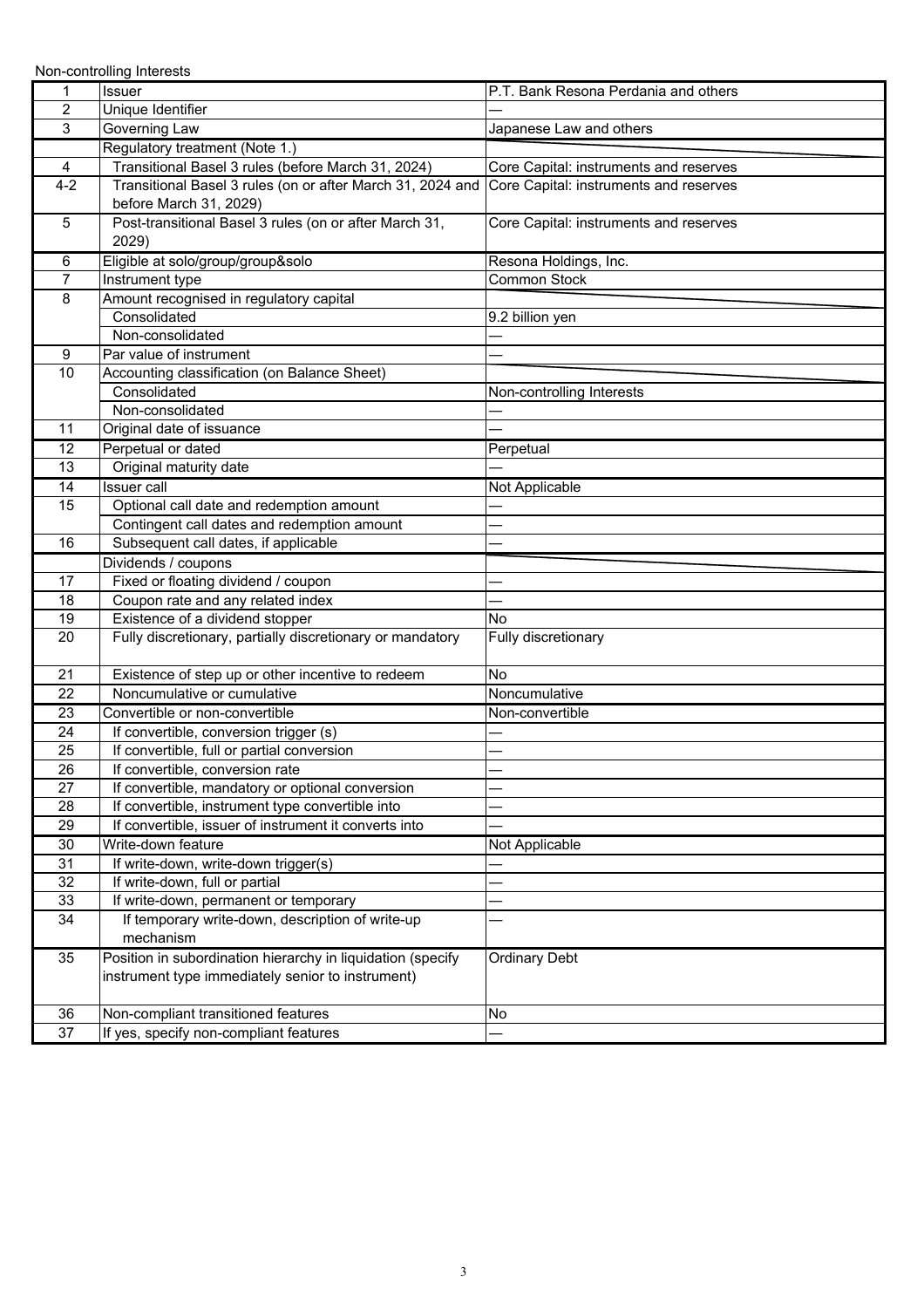Subordinated Bonds

| 1              | <b>Issuer</b>                                               | Resona Bank, Limited                            |
|----------------|-------------------------------------------------------------|-------------------------------------------------|
| $\overline{c}$ | Unique Identifier                                           | JP350060ABC8                                    |
| 3              | Governing Law                                               | Japanese Law                                    |
|                | Regulatory treatment (Note 1.)                              |                                                 |
| 4              | Transitional Basel 3 rules (before March 31, 2024)          | Core Capital: instruments and reserves          |
| $4 - 2$        | Transitional Basel 3 rules (on or after March 31, 2024 and  |                                                 |
|                | before March 31, 2029)                                      |                                                 |
| 5              | Post-transitional Basel 3 rules (on or after March 31,      |                                                 |
|                | 2029)                                                       |                                                 |
| 6              | Eligible at solo/group/group&solo                           | Resona Holdings, Inc.                           |
|                |                                                             | Resona Bank, Limited                            |
| $\overline{7}$ | Instrument type                                             | No. 9 Unsecured Subordinated Bond               |
| 8              | Amount recognised in regulatory capital (Note 2.)           |                                                 |
|                | Consolidated                                                | 19.9 billion yen                                |
|                | Non-consolidated                                            |                                                 |
| 9              | Par value of instrument                                     | 20.0 billion yen (100 million yen per security) |
| 10             | Accounting classification (on Balance Sheet)                |                                                 |
|                | Consolidated                                                | Liability                                       |
|                | Non-consolidated                                            |                                                 |
| 11             | Original date of issuance                                   | Dec 22, 2011                                    |
| 12             | Perpetual or dated                                          | Dated                                           |
| 13             | Original maturity date                                      | Dec 22, 2026                                    |
| 14             | <b>Issuer</b> call                                          | Not Applicable                                  |
| 15             | Optional call date and redemption amount                    |                                                 |
|                | Contingent call dates and redemption amount                 |                                                 |
| 16             | Subsequent call dates, if applicable                        |                                                 |
|                | Dividends / coupons                                         |                                                 |
| 17             | Fixed or floating dividend / coupon                         | Fixed                                           |
| 18             | Coupon rate and any related index                           | 2.442%                                          |
| 19             | Existence of a dividend stopper                             | No                                              |
| 20             | Fully discretionary, partially discretionary or mandatory   | Mandatory                                       |
|                |                                                             |                                                 |
| 21             | Existence of step up or other incentive to redeem           | No                                              |
| 22             | Noncumulative or cumulative                                 |                                                 |
| 23             | Convertible or non-convertible                              | Non-convertible                                 |
| 24             | If convertible, conversion trigger (s)                      |                                                 |
| 25             | If convertible, full or partial conversion                  |                                                 |
| 26             | If convertible, conversion rate                             |                                                 |
| 27             | If convertible, mandatory or optional conversion            |                                                 |
| 28             | If convertible, instrument type convertible into            |                                                 |
| 29             | If convertible, issuer of instrument it converts into       |                                                 |
| 30             | Write-down feature                                          | Not Applicable                                  |
| 31             | If write-down, write-down trigger(s)                        |                                                 |
| 32             | If write-down, full or partial                              |                                                 |
| 33             | If write-down, permanent or temporary                       |                                                 |
| 34             | If temporary write-down, description of write-up            |                                                 |
|                | mechanism                                                   |                                                 |
| 35             | Position in subordination hierarchy in liquidation (specify | <b>Ordinary Debt</b>                            |
|                | instrument type immediately senior to instrument)           |                                                 |
|                |                                                             |                                                 |
| 36             | Non-compliant transitioned features                         | Yes                                             |
| 37             | If yes, specify non-compliant features                      | Mandatory Conversion Clause etc.                |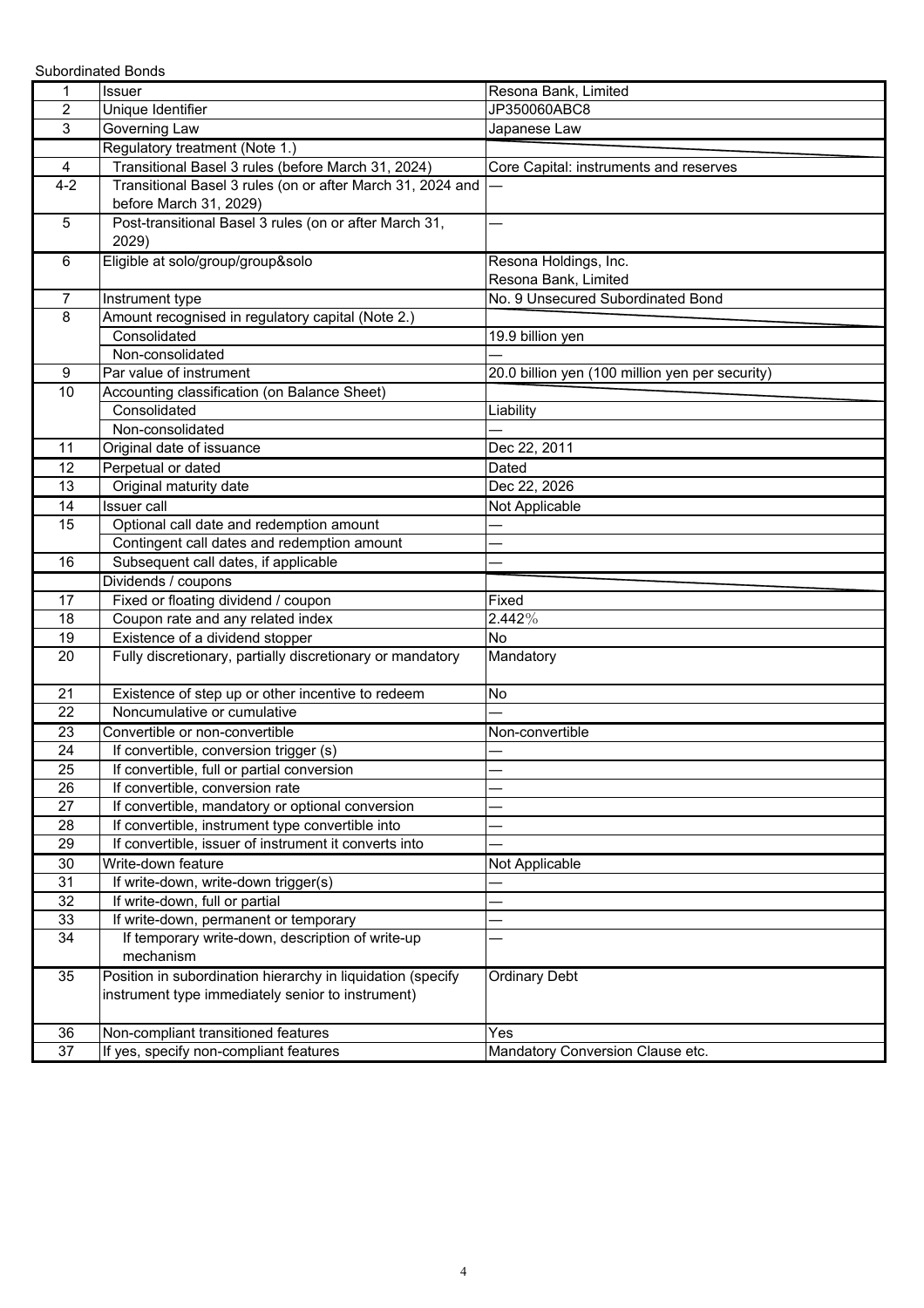Subordinated Bonds

| 1              | <b>Issuer</b>                                               | Resona Bank, Limited                            |
|----------------|-------------------------------------------------------------|-------------------------------------------------|
| $\overline{c}$ | Unique Identifier                                           | JP350060AC34                                    |
| 3              | Governing Law                                               | Japanese Law                                    |
|                | Regulatory treatment (Note 1.)                              |                                                 |
| 4              | Transitional Basel 3 rules (before March 31, 2024)          | Core Capital: instruments and reserves          |
| $4 - 2$        | Transitional Basel 3 rules (on or after March 31, 2024 and  |                                                 |
|                | before March 31, 2029)                                      |                                                 |
| 5              | Post-transitional Basel 3 rules (on or after March 31,      |                                                 |
|                | 2029)                                                       |                                                 |
| 6              | Eligible at solo/group/group&solo                           | Resona Holdings, Inc.                           |
|                |                                                             | Resona Bank, Limited                            |
| $\overline{7}$ | Instrument type                                             | No. 11 Unsecured Subordinated Bond              |
| 8              | Amount recognised in regulatory capital (Note 2.)           |                                                 |
|                | Consolidated                                                | 1.4 billion yen                                 |
|                | Non-consolidated                                            |                                                 |
| 9              | Par value of instrument                                     | 35.0 billion yen (100 million yen per security) |
| 10             | Accounting classification (on Balance Sheet)                |                                                 |
|                | Consolidated                                                | Liability                                       |
|                | Non-consolidated                                            |                                                 |
| 11             | Original date of issuance                                   | Mar 14, 2012                                    |
| 12             | Perpetual or dated                                          | Dated                                           |
| 13             | Original maturity date                                      | Mar 15, 2022                                    |
| 14             | <b>Issuer</b> call                                          | Not Applicable                                  |
| 15             | Optional call date and redemption amount                    |                                                 |
|                | Contingent call dates and redemption amount                 |                                                 |
| 16             | Subsequent call dates, if applicable                        |                                                 |
|                | Dividends / coupons                                         |                                                 |
| 17             | Fixed or floating dividend / coupon                         | Fixed                                           |
| 18             | Coupon rate and any related index                           | 1.780%                                          |
| 19             | Existence of a dividend stopper                             | <b>No</b>                                       |
| 20             | Fully discretionary, partially discretionary or mandatory   | Mandatory                                       |
|                |                                                             |                                                 |
| 21             | Existence of step up or other incentive to redeem           | No                                              |
| 22             | Noncumulative or cumulative                                 |                                                 |
| 23             | Convertible or non-convertible                              | Non-convertible                                 |
| 24             | If convertible, conversion trigger (s)                      |                                                 |
| 25             | If convertible, full or partial conversion                  |                                                 |
| 26             | If convertible, conversion rate                             |                                                 |
| 27             | If convertible, mandatory or optional conversion            |                                                 |
| 28             | If convertible, instrument type convertible into            |                                                 |
| 29             | If convertible, issuer of instrument it converts into       |                                                 |
| 30             | Write-down feature                                          | Not Applicable                                  |
| 31             | If write-down, write-down trigger(s)                        |                                                 |
| 32             | If write-down, full or partial                              |                                                 |
| 33             | If write-down, permanent or temporary                       |                                                 |
| 34             | If temporary write-down, description of write-up            |                                                 |
|                | mechanism                                                   |                                                 |
| 35             | Position in subordination hierarchy in liquidation (specify | <b>Ordinary Debt</b>                            |
|                | instrument type immediately senior to instrument)           |                                                 |
|                |                                                             |                                                 |
| 36             | Non-compliant transitioned features                         | Yes                                             |
| 37             | If yes, specify non-compliant features                      | Mandatory Conversion Clause etc.                |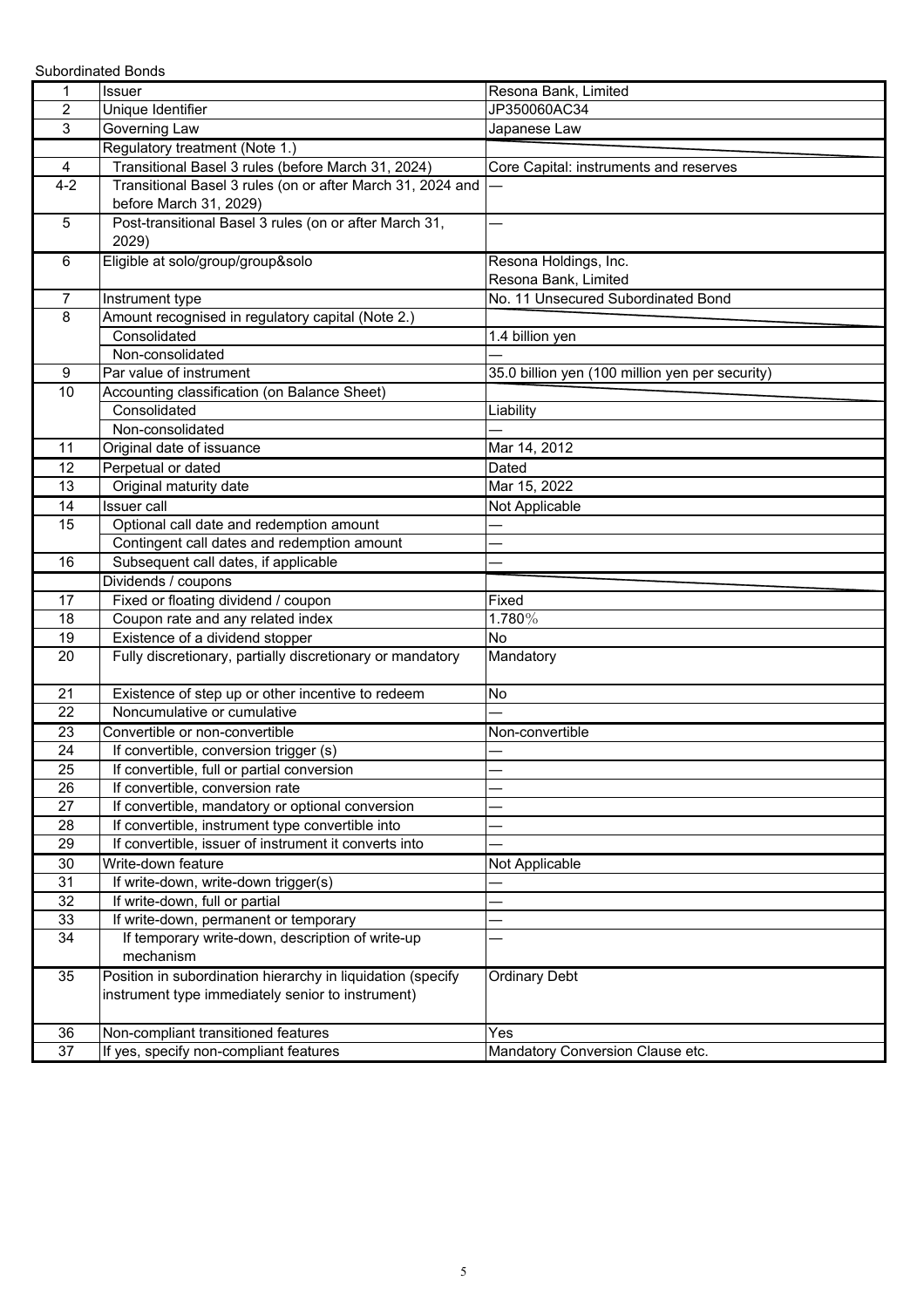Subordinated Bonds

| 1              | Issuer                                                      | Resona Bank, Limited                            |
|----------------|-------------------------------------------------------------|-------------------------------------------------|
| $\overline{c}$ | Unique Identifier                                           | JP350060BC33                                    |
| 3              | Governing Law                                               | Japanese Law                                    |
|                | Regulatory treatment (Note 1.)                              |                                                 |
| 4              | Transitional Basel 3 rules (before March 31, 2024)          | Core Capital: instruments and reserves          |
| $4 - 2$        | Transitional Basel 3 rules (on or after March 31, 2024 and  |                                                 |
|                | before March 31, 2029)                                      |                                                 |
| 5              | Post-transitional Basel 3 rules (on or after March 31,      |                                                 |
|                | 2029)                                                       |                                                 |
| 6              | Eligible at solo/group/group&solo                           | Resona Holdings, Inc.                           |
|                |                                                             | Resona Bank, Limited                            |
| $\overline{7}$ | Instrument type                                             | No. 12 Unsecured Subordinated Bond              |
| 8              | Amount recognised in regulatory capital (Note 2.)           |                                                 |
|                | Consolidated                                                | 16.0 billion yen                                |
|                | Non-consolidated                                            |                                                 |
| 9              | Par value of instrument                                     | 16.0 billion yen (100 million yen per security) |
| 10             | Accounting classification (on Balance Sheet)                |                                                 |
|                | Consolidated                                                | Liability                                       |
|                | Non-consolidated                                            |                                                 |
| 11             | Original date of issuance                                   | Mar 14, 2012                                    |
| 12             | Perpetual or dated                                          | Dated                                           |
| 13             | Original maturity date                                      | Mar 15, 2027                                    |
| 14             | <b>Issuer</b> call                                          | Not Applicable                                  |
| 15             | Optional call date and redemption amount                    |                                                 |
|                | Contingent call dates and redemption amount                 |                                                 |
| 16             | Subsequent call dates, if applicable                        |                                                 |
|                | Dividends / coupons                                         |                                                 |
| 17             | Fixed or floating dividend / coupon                         | Fixed                                           |
| 18             | Coupon rate and any related index                           | 2.464%                                          |
| 19             | Existence of a dividend stopper                             | No                                              |
| 20             | Fully discretionary, partially discretionary or mandatory   | Mandatory                                       |
|                |                                                             |                                                 |
| 21             | Existence of step up or other incentive to redeem           | No                                              |
| 22             | Noncumulative or cumulative                                 |                                                 |
| 23             | Convertible or non-convertible                              | Non-convertible                                 |
| 24             | If convertible, conversion trigger (s)                      |                                                 |
| 25             | If convertible, full or partial conversion                  |                                                 |
| 26             | If convertible, conversion rate                             |                                                 |
| 27             | If convertible, mandatory or optional conversion            |                                                 |
| 28             | If convertible, instrument type convertible into            |                                                 |
| 29             | If convertible, issuer of instrument it converts into       |                                                 |
| 30             | Write-down feature                                          | Not Applicable                                  |
| 31             | If write-down, write-down trigger(s)                        |                                                 |
| 32             | If write-down, full or partial                              |                                                 |
| 33             | If write-down, permanent or temporary                       |                                                 |
| 34             | If temporary write-down, description of write-up            |                                                 |
|                | mechanism                                                   |                                                 |
| 35             | Position in subordination hierarchy in liquidation (specify | <b>Ordinary Debt</b>                            |
|                | instrument type immediately senior to instrument)           |                                                 |
|                |                                                             |                                                 |
| 36             | Non-compliant transitioned features                         | Yes                                             |
| 37             | If yes, specify non-compliant features                      | Mandatory Conversion Clause etc.                |